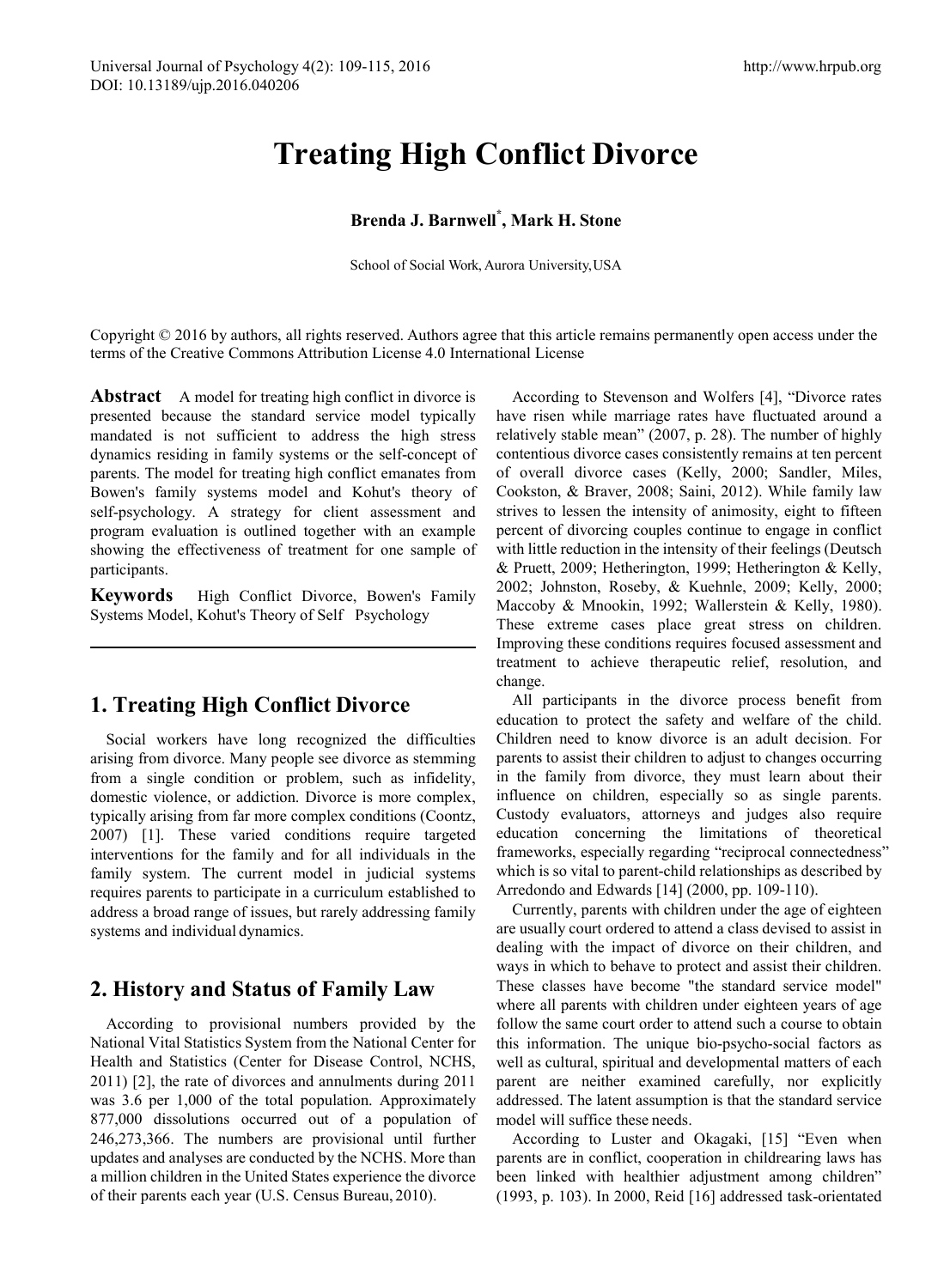topics usually presented in standard service classes. The list is likely to include:

- 1) accepting that some conflict occurs despite the best intentions of both parents;
- 2) determining what means of emotional expression will not involve the children when conflict arises;
- 3) learning about the effects of divorce on the entire family;
- 4) learning what the parents can do to help the children cope;
- 5) agreeing about information to be shared with the children concerning the divorce;
- 6) agreeing about the manner in which the information specific to the divorce was shared with thechildren;
- 7) recognizing the developmental needs of the children when talking about the changes in the family;
- 8) addressing breakdowns in communication, then acting in a manner to contain the conflict;
- 9) involving an objective third party, such as a social worker or a mediator if needed;
- 10) learning how to be a good role model by resolving conflicts rationally, maturely, andeffectively.

A task-centered model is time-limited; restricting the number of tasks and goals that can be addressed in a limited time frame.

# **3. The Family Life Cycle**

Bowen [17] imparted the idea that emotional functioning of members of a system must contend with anxiety due to constantly occurring changes (1978). Multi-generational transmission of anxiety perpetuates the stressors and anxiety unless family members break the cycle (Bowen, 1978). Unresolved anxiety passes from one generation to thenext.

Divorces proceed with a similar pattern of anxiety transmission. Breaking this cycle of family disruptions and anxiety is especially important in divorce. When a treatment approach or intervention avoids these matters, the effectiveness of intervention is diluted.

## **4. Social Work and the Judicial System**

The dissolution of marriage is complicated legally and emotionally for everyone involved. Bacon [18] shared the idea that conflict between parents has a significant influence on the process of adjustment for children (2004). The existing practices and policies of attorneys, judges and social workers within the family law system do not address individual needs, nor do they address the impact of the family system on children.

Further complications exist within the family law system. All parents seeking dissolution of marriage must take the standard model course, while parents who were never married are not obligated if the legal formality of marriage is not recognized. Prior to June 1, 2011, same-sex couples did not have to participate in court mandated classes in states where same-sex marriage was notrecognized.

# **5. An Intervention Model to Address High Conflict**

This intervention model is designed to address high conflict in advances beyond the standard service model. It addresses family systems and self-psychology because the family system and the unique person are integral parts of high conflict divorce. When parents are assessed and treated for the degree of conflict within the family system and their level of self-cohesion, a more definitive outcome results. Reducing the amount of parental conflict has beneficial effects on children.

Sessions should be conducted by a licensed clinical social worker due to the high level of potential conflict requiring a highly trained therapist. Groups of six to eight clients contract to attend eight weekly sessions for ninety minutes. Clients may include divorcing couples, and single parents. The frequency of sessions can also be scheduled to meet biweekly. This approach can be helpful by allowing participants a greater opportunity to integrate and practice concepts from the intervention sessions in their daily lives, and to allow for the process of change to occur and cohesion to grow. Each eight-week module may be extended by contracting for an additional eight-week session for clients' desirous or needing further treatment.

The curriculum for the sessions includes the following topics: empathy, self-cohesion, mirroring, idealization, twinship, circular causality, structure, patterns, emotional suppression, triangulation, and differentiation of the self. A pre- and post-session for assessment is also required (described below). Each therapy session begins with an experiential activity focused on the topic of the session followed by a related communication activity. Participants subsequently process these activities as a group. The final portion of each session includes time for journaling about the session, intended for application of the issues discussed. This activity is especially important by allowing each participant to reflect (in writing) on what occurred in the session and its personal meaning. The group facilitator follows the empathic approach recommended in Kohut's [19] self-psychology (1971). The clinical experience and practical orientation to family systems and self-concept formation makes this session meaningful to high conflict participants beyond what the standard service model can provide.

A pre- and post-session for assessment utilizes four instruments to permit a comprehensive evaluation of individual progress and for program effectiveness: (1) Group leader's attendance record and level of active participation. Participation level is rated *high, medium,* or *low*, and assessed as *insightful, mundane,* or *non-participatory* for each session and for the module summary. (2) PAM™ (Abidin & Konold, 2001); (3) LOCA (Langenbrunner, Cox, & Cherry, 2013); and (4) ASC (Barnwell & Stone, 2015).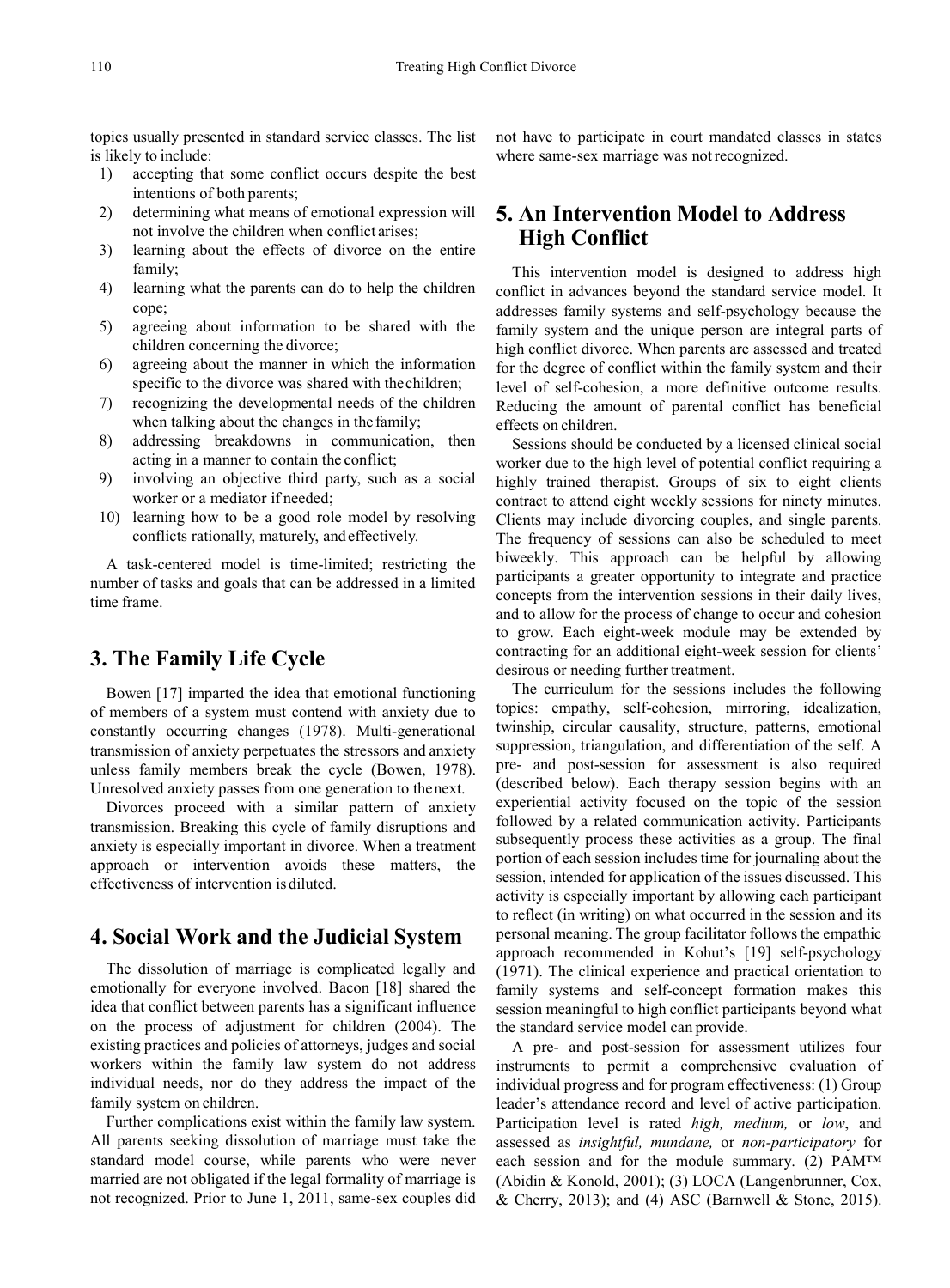Scores on the PAM™ indicate the level of parental alliance rated *low, medium* or *high*. A low score indicates deficient parental alliance with the co-parent. The scores on the LOCA report level of conflict rated low, medium or high with the co-parent. The ASC records the responses to items constructed from the essential concepts of Kohut's Self Psychology and Bowen's Family Systems Theory. The ASC was specifically designed to assess and identify deficiencies of self-concept and impairment in the family system deemed especially important in treating high conflictdivorce.

The ASC total score provides an estimate of the degree to which the individual has become cohesive according to self-report. Conversion of the ASC total raw score to percentiles facilitates comparing the examinee's score to percentile scores derived from the frequency distribution of the normative sample. Percentiles indicate the percent of persons scoring at or below that score. *T* scores compare an individual's score relative to the scores of those in the normative sample derived to have a mean of 50 and a standard deviation of 10. For example, a T score of 70 would indicate that the respondent's score is two standard

deviations above the normative sample mean. A T score of 40 would indicate the respondent's score is one standard deviation below the mean. Scores between the  $45<sup>th</sup>$  and  $55<sup>th</sup>$ percentile are within the normal range of cohesion; the higher the ASC total score, the greater the level of cohesion. Table 1 gives the interpretative ranges for the ASC together with T scores, and percentile equivalents for raw scores.

**Table 1.** ASC Interpretive Categories and Corresponding T Score and Percentile Range

| Interpretation         | T Score Range | Percentile Score Range |  |
|------------------------|---------------|------------------------|--|
| Exceptional cohesion   | Above 70      | Above 95               |  |
| Above average cohesion | 56 to 70      | 63 to 95               |  |
| Within normal limits   | 45 to 55      | 22 to 62               |  |
| Marginal cohesion      | 40 to 44      | 10 to 21               |  |
| Limited cohesion       | 35 to 39      | $3$ to 9               |  |
| Absence of cohesion    | Below 35      | Below 3                |  |

Figure 1 gives the theoretical category for items of the ASC related to terms from Kohut's theory of Self Psychology together with a corresponding itemstem.

| Item $#$ | Category             | Item Stem                                     |  |
|----------|----------------------|-----------------------------------------------|--|
|          |                      |                                               |  |
| 1        | Mirroring            | - support and encouragement from others.      |  |
| 14       | Mirroring            | - share my feelings.                          |  |
| 4        | Twinship             | - seek out people.                            |  |
| 18       | Twinship             | - part of a group.                            |  |
| 3        | Idealization         | - seek role models.                           |  |
| 10       | Idealization         | - need to feel supported.                     |  |
| 20       | Idealization         | - prefer people like me.                      |  |
| 12       | Empathy              | - listen to the needs                         |  |
| 23       | Empathy              | - attentive to fulfilling others.             |  |
| 30       | Empathy              | - feel pain of others.                        |  |
| 9        | <b>Self Cohesion</b> | - express true emotions.                      |  |
| 22       | <b>Self Cohesion</b> | - more to give when feeling good.             |  |
| 29       | <b>Self Cohesion</b> | - found balance between needing being needed. |  |

**Figure 1.** Categories of the Assessment of Self Cohesion (ASC): Self Psychology.

Figure 2 gives the theoretical category for each item of the ASC related to Bowen's Family Systems Theory with a corresponding item stem.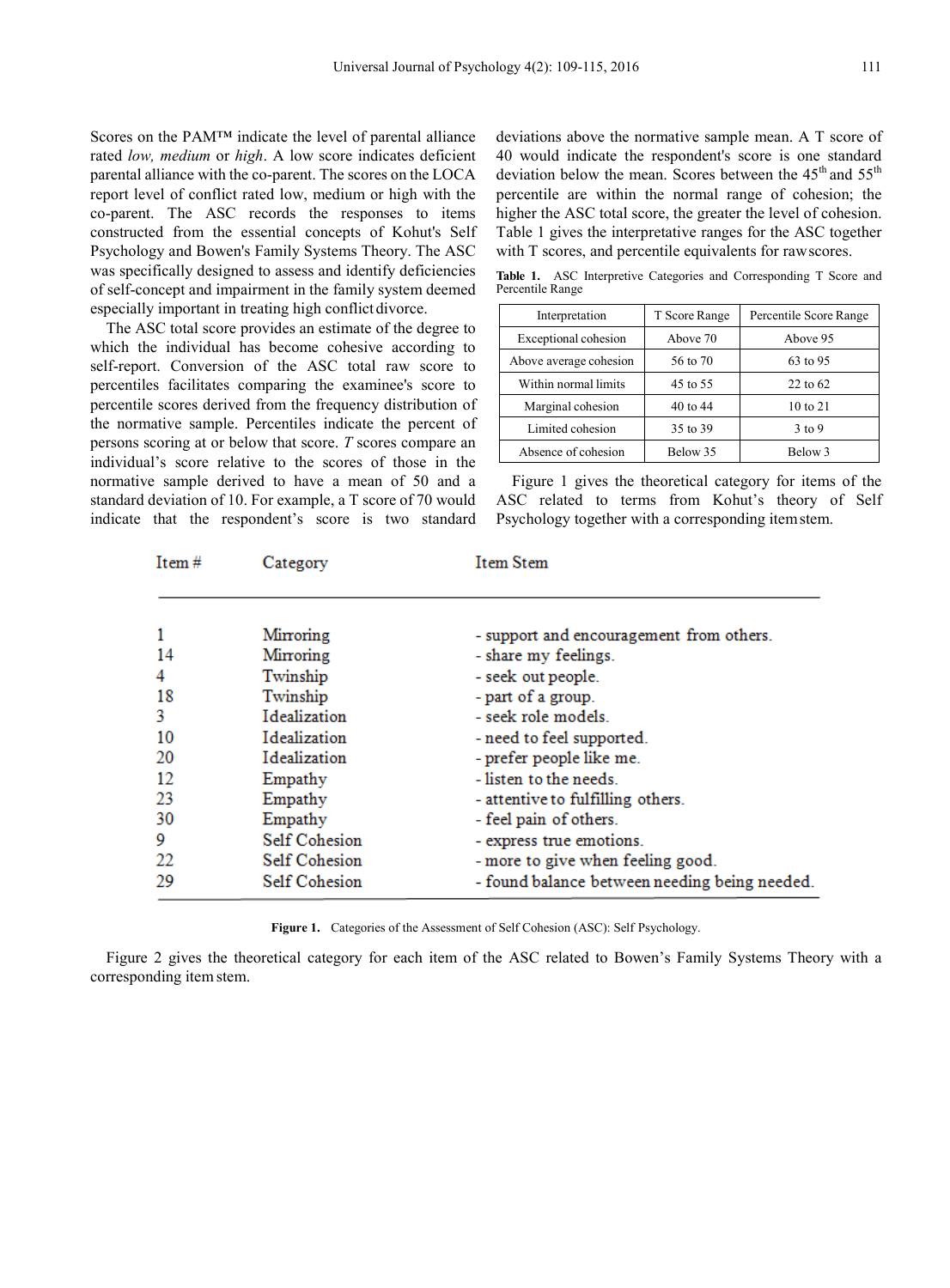| Item $#$ | Category                     | <b>Item Stem</b>                                  |  |
|----------|------------------------------|---------------------------------------------------|--|
| 2        | Triangulation                | - express my emotions through others.             |  |
| 21       | Triangulation                | - ask others to express my thoughts and feelings. |  |
| 28       | Triangulation                | - communicate best with help.                     |  |
| 8        | Patterns                     | - notice the role I play.                         |  |
| 19       | Patterns                     | - notice patterns from my family of origin.       |  |
| 5        | Structure                    | - the person who must make adjustments.           |  |
| 13       | Structure                    | - aware of roles people have.                     |  |
| 25       | <b>Structure</b>             | - role is clear.                                  |  |
| 6        | Circular Causality           | - behavior is shaped by others.                   |  |
| 15       | Circular Causality           | - know who is to blame.                           |  |
| 24       | Circular Causality           | - influence the behaviors of others.              |  |
| 27       | Circular Causality           | - parent who is responsible.                      |  |
| 11       | <b>Emotional Suppression</b> | - do not express emotions.                        |  |
| 16       | <b>Emotional Suppression</b> | - keep control of emotions.                       |  |
| 7        | Differentiation of Self      | - notice stress around me.                        |  |
| 17       | Differentiation of Self      | - responsible for reactions of others.            |  |
| 26       | Differentiation of Self      | - attached to family.                             |  |

**Figure 2.** Categorical Form of the Assessment of Self Cohesion (ASC): Family Systems Theory.

Figures 1 and 2 are especially useful for diagnosing client responses to individual items to ascertain individual pre-treatment status and post-treatment gain (or loss). These concepts and respective items are asfollows:

#### Empathy - Items 12, 23 and 30

Kohut's [23] operational definition of empathy is "the capacity to think and feel oneself into the inner life of another person" (1984, p. 82). Empathy allows one to know another's experience without misplacing one's objectivity. According to Basch, [24] derived from the German word Einfuhlung, empathy means "feeling into" or "searching one's way" toward knowledge of another(1983).

#### Mirroring - Items 1 and 14

Mirroring is a self-object need to be admired for one's qualities and accomplishments. In 1971, Kohut [19] stated that children need a caregiver who holds them in positive regard, admires them, rejoices in their progress, and congratulates their accomplishments. A healthy sense of grandiosity is achieved when this self-object need is met and valued by others producing pride in one's qualities and accomplishments.

#### Twinship – Items 4 and 18

The self-object need of twinship is a need to feel analogous to others. This need is met by engaging in relationships with those to whom one feels similar. Children need a caregiver to whom they have a sense of belonging. When a caregiver protects a child, the self-object need of twinship is satisfied. When an individual has the need of twinship met, the result is a sense of community and a sense of bonding.

#### Idealization – Items 3, 10 and 20

Idealization is a self-object need that is met when a sense of merging with idealized self-objects is achieved. Kohut [19] identified the need for children to hold onto an image of an idealized caregiver (1971). When a child feels respect and admiration for the admired parent, and the child identifies with the caregiver, this identification helps the child to develop in a secure manner because the child internalizes the principles.

#### Self-cohesion – Items 9, 22 and 29

Self-object needs must be met for a cohesive self to be established. Self-cohesion is achieved through innumerable transmuting internalizations of self-object functions into self-functions (Kohut, 1971). A healthy and cohesive self-structure is the outcome of normal development along the lines of grandiosity, idealization, and connectedness dimensions (Kohut, 1971, 1977, 1984).

#### Circular Causality – Items 6, 15, 24 and 27

In Bowen's [17] Family Systems Theory circular causality describes successive events whereby each event is caused by the previous one (1978). The goal is not to find blame, but to have family members acknowledge the problem, and work toward improved communication and resolution.

#### Triangulation – Items 2, 21 and 28

According to Bowen, [27] triangulation is a network or a behavior pattern that typically involves a pair of family members incorporating or rejecting a third family member.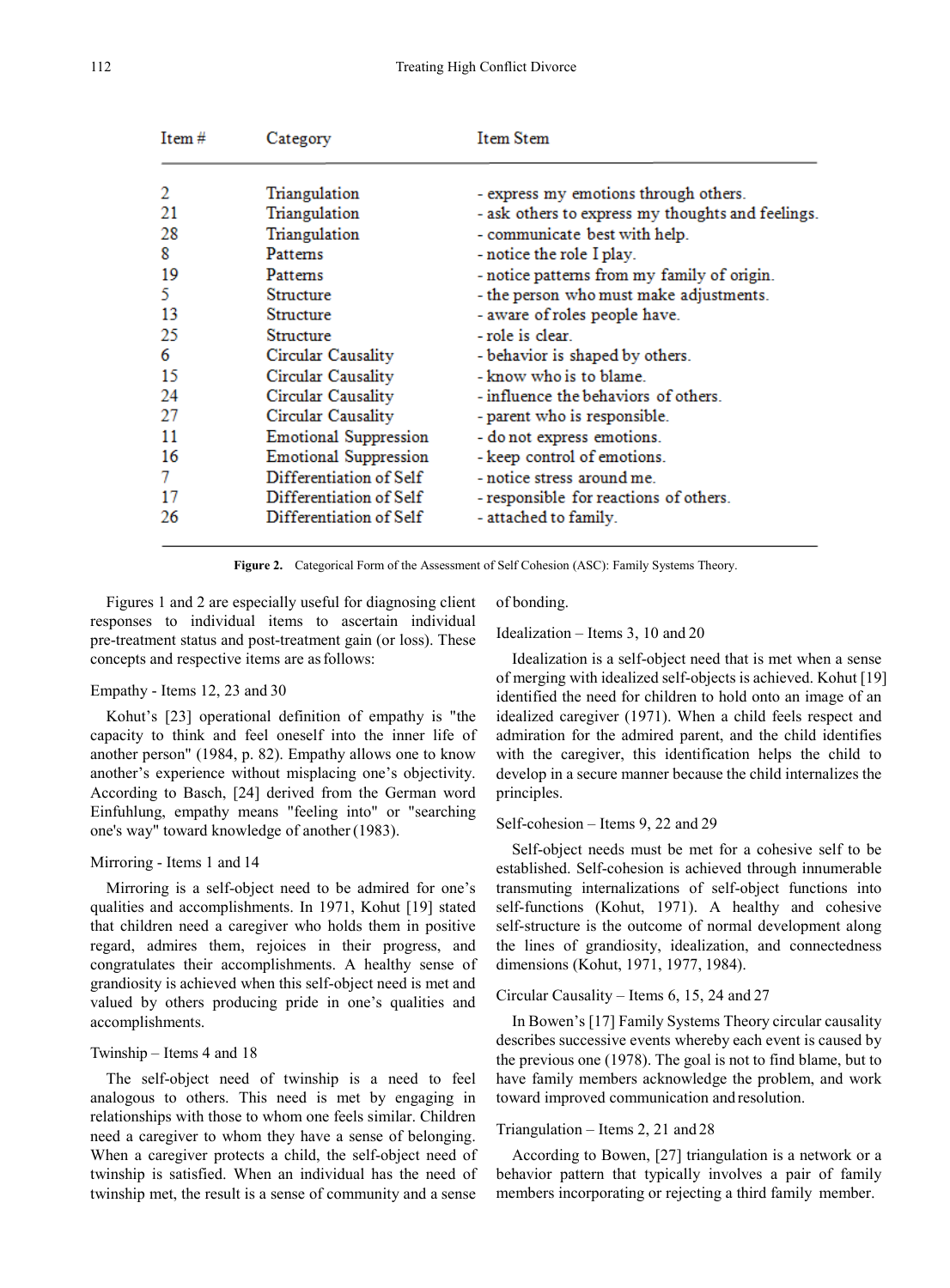Cross-generational coalitions can also develop (1966). A triangle describes a three-person relationship system whereby the triangle becomes the "molecule" of larger emotional systems because it is the smallest stable relationship. Triangles exert social control by putting one person outside or introducing an outsider when tension escalates between two persons. Increasing the number of triangles may stabilize tension. Marital therapy uses the triangle to provide a neutral third party capable of relating to both sides of a conflict.

#### Emotional Suppression – Items 11 and 16

In 1972, Virginia Satir [28] described emotional suppression as the cause of family problems. An emotion regulation strategy occurs when true emotions are stifled, and pushed out of mind. Occasionally, when the strategy is used, negative consequences may not be the result. Unfortunately, when emotions are pushed away frequently, or all of the time, emotional suppression is likely to produce problems within the family.

#### Patterns – Items 8 and 19

Behavior patterns of family members tend to maintain predictable states within the boundaries of the system. The Bowenian [17] framework means that the therapist helps clients to look not only at patterns of relating over the generations but also to critique the roles they occupy in relationships.

#### Structure - Items 5, 13 and 25

Bowen's [17] Family Systems Theory focuses on the structure and workings of the system to enable the individual to move forward in a different systemic role. The multigenerational structure of a family system, roles and patterns offer information about the structure to assess and explain how each family member copes with anxiety.

#### Differentiation of Self - Items 7, 17 and 26

The first concept of differentiation of self-entails separating feelings from thoughts. Bowen's [10] progressive term, differentiation of self, leads to internal interplay between autonomy and connection. Fusion occurs when one person holds others responsible for how lives evolve. Fusion also involves difficulty separating one's own feelings and experiences from the feelings and experiences of others. The less developed a person's "self," the more impact others have on functioning and control. Bowen [17] described differentiation as the degree to which one emotionally joins another (1978). Reacting to conflict in a calm manner, accepting responsibility for the role played, and responding differently in the future are behaviors that represent differentiation.

# **6. Treatment Model Evaluation**

An evaluation of the treatment model was conducted using

a controlled study of one nine-week session. From eligible parents completing the standard service model, 32 were randomly selected and invited to participate in treatment sessions and were randomly assigned to the intervention group beginning immediately (experimental) or wait listed (control) to participate in a second round of intervention. The PAM<sup>™</sup>, LOCA, and ASC were administered to all 32 participants. The correlation between the PAM™ and LOCA was -0.67. These two instruments are inversely correlated whereby an increase in PAM™ scores for cooperation, communication and respect correlates to a decrease in LOCA scores indicating inter-parental conflict.

The correlation between the LOCA and the ASC was 0.18, and the correlation between the PAM™ and the ASC was -0.09. The two low correlations between the ASC and the LOCA, and the ASC and the PAM™, are interpreted to indicate that the ASC is associated with a different area of investigation from that measured by the LOCAand PAM™.

Data were further analyzed for a pretest-posttest measure of gain using the ASC as the dependent variable. The ASC was found to be statistically significant with regard to the gain scores computed between the experimental (treatment condition) and the control group (wait--listed treatment condition). Treatment outcome was viewed as positive according to improvement in gain scores for the experimental group as measured by the ASC. Table 3 gives this information. Substantial power and effect size indicate the value of this treatment approach.

**Table 3.** ASC: Two-Sample t-Test Difference in Gain Scores Assuming Unequal Variances

|                                | Control group             | Experimental |
|--------------------------------|---------------------------|--------------|
| Mean Gain Score                | $\boldsymbol{0}$          | 11           |
| Variance                       | 108.53                    | 177.07       |
| <b>SD</b>                      | 10.42                     | 13.30        |
| N                              | 16                        | 16           |
| Df                             | 30                        |              |
| t computed                     | $-2.60$                   |              |
| P                              | 0.01                      |              |
| t critical two-tail, $p = .05$ | 2.05                      |              |
| Decision                       | Statistically significant |              |
| Cohen's d (effect size)        | 0.93                      |              |
| Power                          | 0.74                      |              |

# **7. Current and Future Research**

As the assumptions, limitations, and delimitations are presented, reviewing the purpose of this proposed mixed methods project may be helpful. The research attempted to reduce the conflict between divorcing parents. In addition, the experimental group experience attempted to increase a sense of self cohesion for participants. The research question follows: Does a focused treatment group based on the integration of Bowen's family systems theory and Kohut's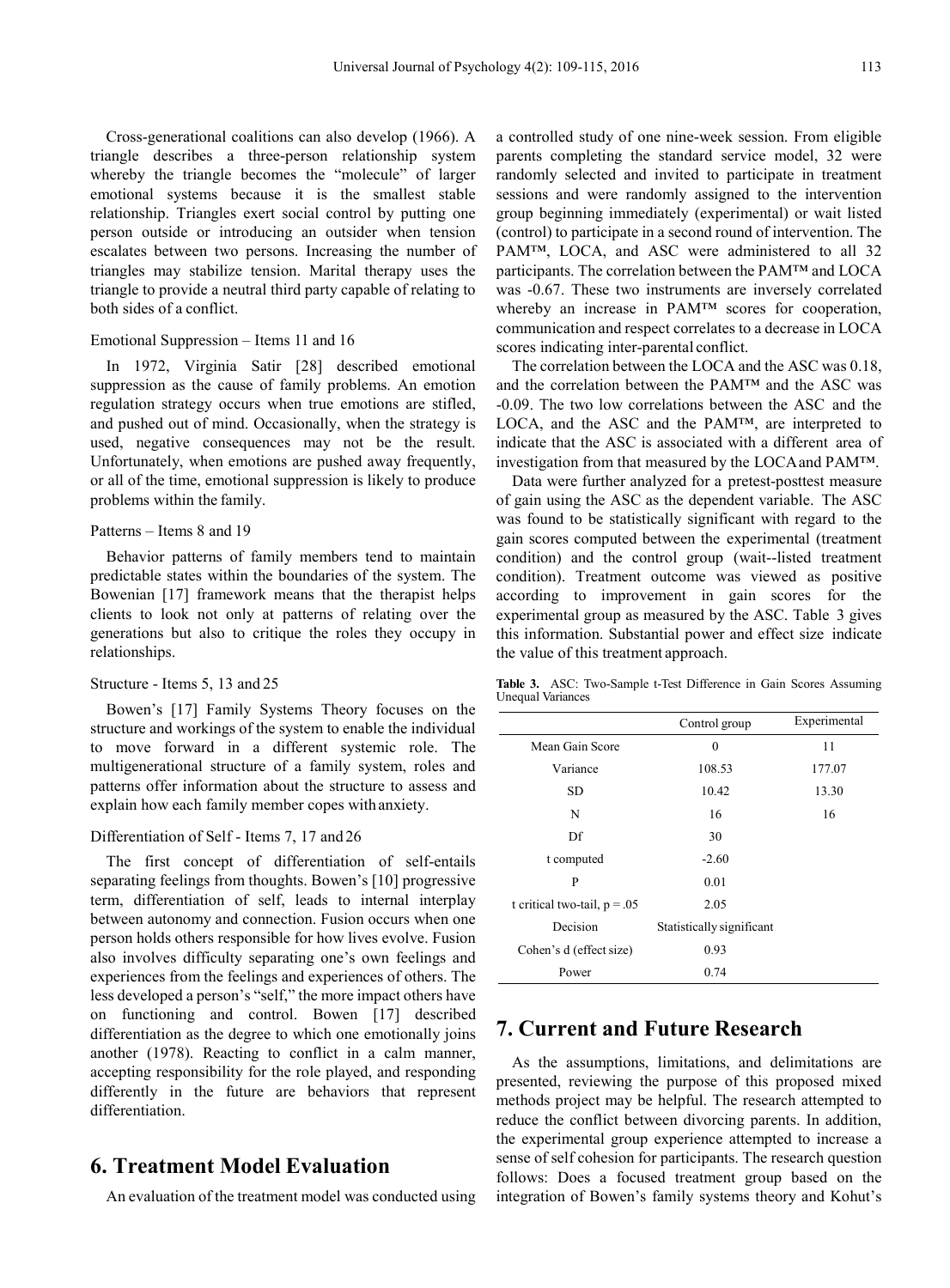theory of self-psychology reduce the level of expressed conflict and promote the cohesion of the self more than the standard service model? The goals of the intervention follow. People who attend eight sessions of the focused treatment group experience: (1) greater sense of self cohesion; (2) reduced co-parenting conflict; and (3) conflict reduction mediated by cohesion.

Several assumptions were present. The primary assumption was that divorcing parents involved in high conflict dissolution of marriage process are interested in participating in the experimental group. At the same time, one may assume that some participants might be uncomfortable with the highly charged nature of the topic. Another assumption includes the notion that parents involved in a high conflict state want to reduce the conflict. An additional assumption is that the parents want to begin the experimental group, and are willing to attend allsessions.

Limitations of the current research were identified under the external validity section. One limitation to the generalizability of the findings was the role of the volunteer participants. Length of marriage for each participant, and number of children may also have been limitations. Access to legal representation, as well as length of the divorcing process, are additional limitations. Another limitation was the eight sessions, time-limited group experience. The Saturday sessions may have prevented some volunteers from being involved in the experimental group. Future research may include a longer period for the intervention. The nature of self-reports may be a limitation for the study. The two established instruments, the  $PAM^{TM}$  and the LOCA, as well as recently developed RSCI may be viewed as limitations too. Finally, the results and importance of this study are summarized in the discussion portion of the dissertation paper.

Other family dynamics could have been chosen for examination, but were not selected for several reasons. This research did not include parents in the dissolution of marriage process who have filed for divorce outside the specified county. The reason for the delimitation is due to the differences in the standard service model from county to county. In an effort to draw conclusions from the study, the sample of volunteers filed for divorce in the specified county located outside a large metropolitan area, and have taken the same mandated course that is the standard service model for the county cases.

Delimitations in the literature review included a review of the divorce process in other countries, a variety of populations, and the effect of divorce on children. Theoretical frameworks beyond Kohut's self-psychology and Bowen's family systems theory were not reviewed. The amount of theories available for a literature review was vast. Based on this writer's experience, clinical understanding, and academic awareness, this writer's integration of self-psychology and family systems theory seemed to be the most fitting to potentially increase self-cohesion and reduce parental conflict. This researcher did not find any instruments that measured alliance, conflict, and

self-cohesion in the same instrument. As a direct result, the PAM<sup>TM</sup>, the LOCA, and the ASC were incorporated into the study. Many potential secondary research projects remain possible. Additional populations, age groups, including attention on children are possible studies for thefuture.

The results of this study could be generalizable to (a) parents (b) of children under the age of 18 years, (c) seeking to dissolve a marriage who (d) resides in a county, (e) outside a large metropolitan area. The results are not generalizable to other populations.

## **8. Summary**

High conflict divorce cannot be addressed by the standard service model which offers parents only a beginning introduction to coping with legal separation and assuring dependent children a safe and non-toxic environment. A specialized service model was presented that addresses family systems and individual self-concept which provides parental insight into family dynamics and personal self-worth. Assessment tools and program evaluation indicate this model has potential for addressing the needs of parents coping with high conflict divorce.

### **REFERENCES**

- [1] Coontz, S. (2007). The origins of modern divorce. *Family Process*, *46*(1), 7-16. doi: 10.1111/j.1545-5300.2006.00188.x
- [2] Centers for Disease Control and Prevention. (2011). Marriage and divorces. Public-use data file and documentation. Retrieved from: http://www.cdc.gov/nchs/mardiv.htm, November 1, 2013.
- [3] U.S. Bureau of Census (2010). *Statistical abstracts of the United States.* Washington, DC: Government Printing Office. Author.
- [4] Stevenson, B. & Wolfers, J. (2007). *Marriage and divorce changes and their driving forces*. Working Paper 12944, National Bureau of Economic Research, Cambridge, MA. Retrieved from: http://www.nber.org/papers/w12944
- [5] Kelly, J. (2000). Children's adjustment in conflicted marriage and divorce: A decade review of research. *Journal of the American Academy of Child & Adolescent Psychiatry, 39* (8), 963–973. doi: 10.1097/00004583-200008000-00007
- [6] Sandler, I., Miles, J., Cookston, J., & Braver, S. (2008). Effects of father and mother parenting on children's mental health in high- and low-conflict divorces. *Family Court Review, 46*(2), 282–296. doi: 10.1111/j.1744-1617.2008.00201.x
- [7] Saini, M. (2012). Reconceptualizing high-conflict divorce as a maladaptive adult attachment response. *Families in Society*, *93*(3), 173-180. doi: 10.1606/1044-3894.4218
- [8] Deutsch, R. & Pruett, M.K. (2009). Child adjustment and high conflict divorce. In R. M. Galatzer Levy and L. Kraus (Eds.), the scientific basis of custody decisions  $(2^{nd}$  ed., pp. 353-374). New York: Wiley.